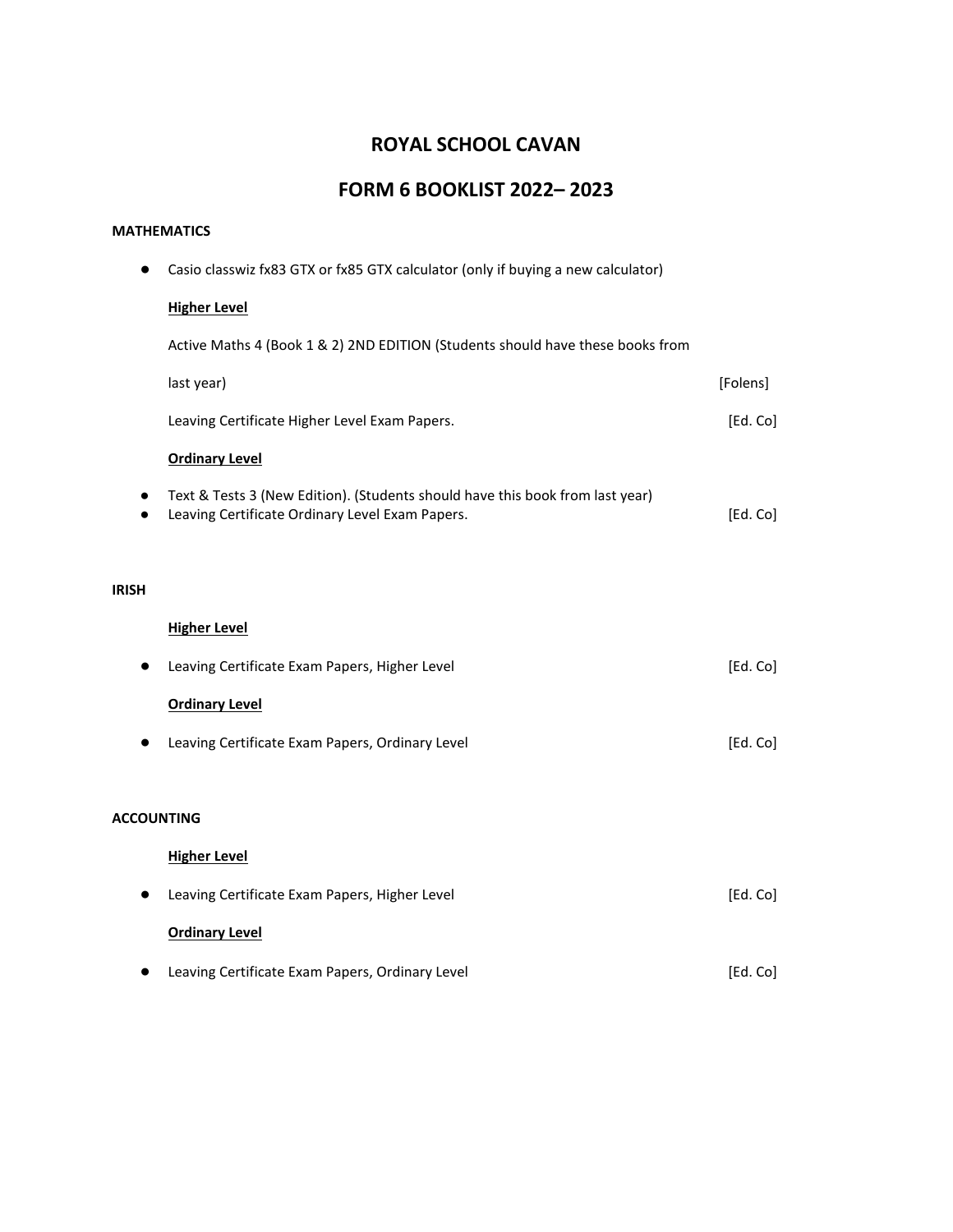### **BUSINESS**

#### **Higher Level**

● Leaving Certificate Exam Papers, Higher Level intervalsed and the settle and settled and [Ed. Co]

### **Ordinary Level**

● Leaving Certificate Exam Papers, Ordinary Level **by Communication** and Collection (Ed. Co]

## **ENGLISH**

#### **Higher level**

● Novel- 'Educated' by Tara Westover - Cornerstone publisher (Windmill Books). ISBN 9780099511021

#### **Ordinary Level**

● Leaving Certificate Exam Papers, Ordinary Level Edco

#### **BIOLOGY**

● Leaving Certificate Exam Papers (Higher & Ordinary *Combined - Yellow cover*) [Ed. Co]

#### **AGRICULTURAL SCIENCE**

● Leaving Certificate Exam Papers, Higher & Ordinary **bead and the Contract Contract Contract Contract Contract Contract Contract Contract Contract Contract Contract Contract Contract Contract Contract Contract Contract C** 

## **Geography**

● Leaving Certificate Exam Papers, Higher Level 2002 2008 2009 2012 2012 2013 2014 2014 2015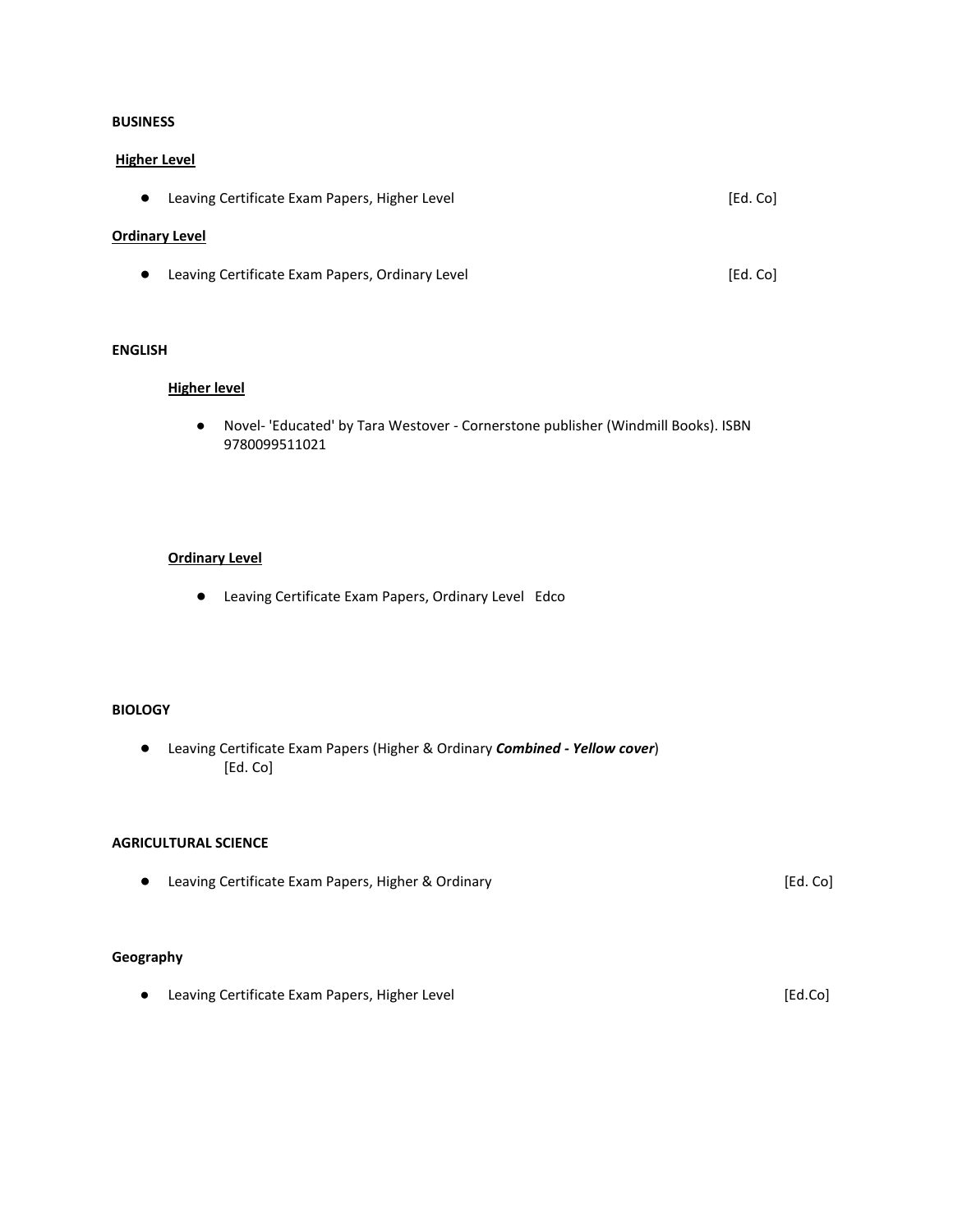## **FRENCH**

| $\bullet$  | Tout va bien - textbook and workbook (3rd edition, 2019) by Dervla Murphy<br>[Folens] |          |
|------------|---------------------------------------------------------------------------------------|----------|
|            | French - English Dictionary                                                           |          |
|            | Accent Français by Cian Hogan                                                         | [Folens] |
|            | Leaving Certificate Exam Papers                                                       | [Ed. Co] |
| <b>ART</b> |                                                                                       |          |
| $\bullet$  | Art Works by Seán O'hAodha                                                            | [Folens] |
|            | Two A4 soft copies                                                                    |          |
| ٠          | A4 Lever Arch Folder and poly-pockets                                                 |          |
|            | Exam Papers (H&O Level)                                                               | [Ed. Co] |
|            | Art Equipment - Renew Art Materials                                                   |          |
|            | A3 Sketchbook book style                                                              |          |
|            | A2 Sketchbook.                                                                        |          |
|            |                                                                                       |          |
|            |                                                                                       |          |
|            |                                                                                       |          |
|            |                                                                                       |          |
|            |                                                                                       |          |

# **MUSIC**

| Manuscript                                 | Leaving Certificate Exam Papers (Listening & Composition) | [Ed. Co]     |  |
|--------------------------------------------|-----------------------------------------------------------|--------------|--|
| <b>HOME ECONOMICS</b>                      |                                                           |              |  |
| $\bullet$                                  | Leaving Certificate Exam Papers (Higher & Ordinary)       | [Ed. Co.]    |  |
|                                            |                                                           |              |  |
| <b>DESIGN &amp; COMMUNICATION GRAPHICS</b> |                                                           |              |  |
| $\bullet$                                  | Leaving Certificate Exam Papers (Higher & Ordinary)       | [educate.ie] |  |
|                                            |                                                           |              |  |
| <b>TECHNOLOGY</b>                          |                                                           |              |  |
|                                            | Leaving Certificate Exam Papers (Higher & Ordinary)       | [educate.ie] |  |